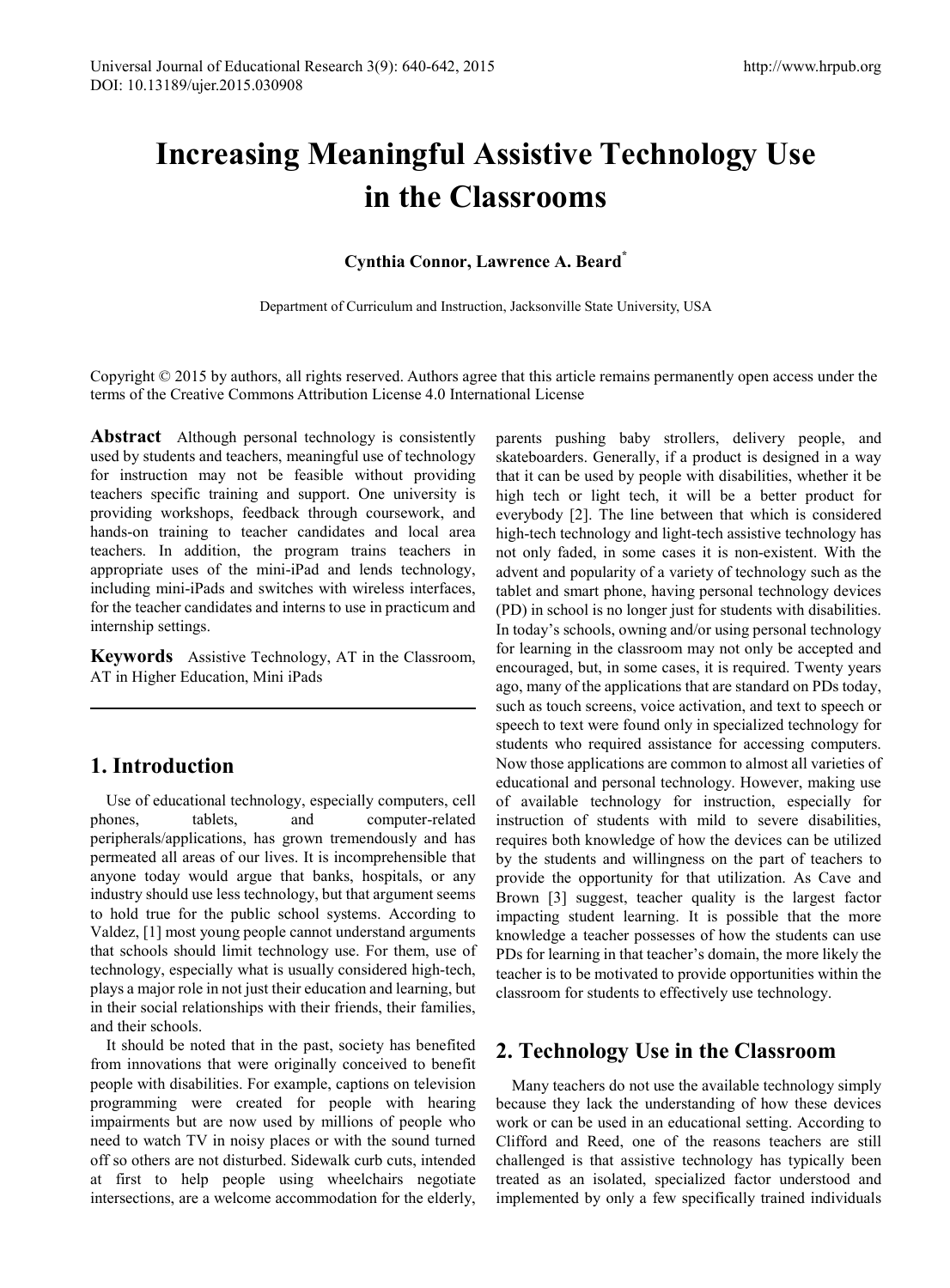[4]. To counter this trend, many schools have professional development activities/workshops for all teachers, and, as more systems provide technology to students, there is an increased need for more appropriate, hands-on workshops throughout. However, specialized training in how to utilize technology for individual teacher's instructional needs with general education students and especially for students with mild and in some cases severe disabilities requires much more than a one-time-one-size-fits-all workshop [4]. Despite the absolute best of intentions on the part of device manufacturers and company representatives, theoreticians and authors, one size does not fit all, and we must, as caregivers and teachers, customize the strategy/device to fit the student, NOT the other way around [5]. It is important to remember that for people without disabilities, technology makes things easier. For people with disabilities, the appropriate utilization of well thought out personalized assistive technology makes things possible.

Students say they are motivated by solving real-world problems. They often express a preference for doing rather than listening. Since most educators consider learning-by-doing the most effective way to learn [6], students need to be taught using a hands on-minds on approach. Using this technique, students are actually allowed to perform the task as they construct meaning and acquire understanding (hands-on) as well as focus on core concepts helping develop thinking processes and encouraging them to question and seek answers and thereby acquire an understanding of the how the concept will be applied in real life situations.

## **3. Teacher Training**

Teacher training should ensure the effective integration of classroom technology. The current school curriculum tends to guide teachers in training students to be autonomous problem solvers [7]. This can become a significant barrier to effective teacher training programs because the traditional methods of teaching are not consistent with what is now expected in the present workplace. These workplace experiences are not emphasized in the traditional classroom, but are twenty-first century workplace skills that can be attained through the incorporation and engagement with technology[8]. Changes in how we deliver instruction and effective utilization of technology can also promote a higher level of learning among all students, including students with disabilities [9]. Technology is a means to the end in education and educators must have a good grasp of the technology being used and its advantages over more traditional methods. If there is a lack in either of these areas, technology be a hindrance rather than benefit to teaching.

The ever evolving nature of technology may unsettle teachers who may perceive themselves as perpetual novices and in a consistent catch up mode [10]. The ways in which teacher education programs teach future educators to use

technology is also outdated. The primary focus of most training programs is on computer literacy, rather than the understanding and mastery of technology for information processing, communication, and problem solving [11]. New resources have to be designed and distributed whenever the technological platform has been changed. However, finding quality materials to support classroom objectives after such changes is often difficult. Random professional development days are inadequate [12].

Teachers may not feel the need to change the traditional education system because it has been successful in the past. However, just because we have always done it one way does not necessarily mean it is the right way to teach for the current and future generations of students. Learning styles and the methods of collecting information have evolved, and students often feel disassociated from the teaching styles of the teacher and the available technology [7].

One potential place a teacher can develop problem solving skills to utilize technology is in the school of education where he or she receives their undergraduate or graduate teaching degree. However, to be comfortable with utilization of any technology, the teacher needs the opportunity for hands-on practice in the both the university and real world classroom, usually done during practica. Unfortunately, not all school systems have the same degree of technology available, and should a teacher candidate be placed for practicum in one of the schools lacking resources, the opportunity for practice is limited [13]. For this reason, it is important to be able to provide the practicum teacher candidate or intern student teacher with the skills and tools necessary to integrate technology for his or her specific teaching needs. This training should include not only hands-on skill building, but real world practical experiences. Thus not only will the teacher benefit, but also the students the teacher serves during both the current placement and in the future.

One such program at a small university provides the training and the technology for undergraduate and graduate teacher candidates. Through an in-house university grant, a program was developed to provide not only needed training to teacher candidates, but the technology for them to use in field experience. This program lends mini-iPads [14] with appropriate learning apps downloaded by undergraduate and graduate teacher candidates. Should the teacher candidates instruct students for whom traditional iPad input is not an option, iPad wireless switch interfaces [15] and switches, either purchased or made by students, are available for use as well. Training workshops are provided on campus to teacher candidates, university faculty, and any local teachers who may wish to attend. The workshops are then followed up with either continuous feedback to the teacher candidates via coursework or in-classroom hands-on training when requested by a teacher. In both cases, the emphasis is on how the teachers and/or teacher candidates can successfully integrate the assistive technology to positively impact student learning.